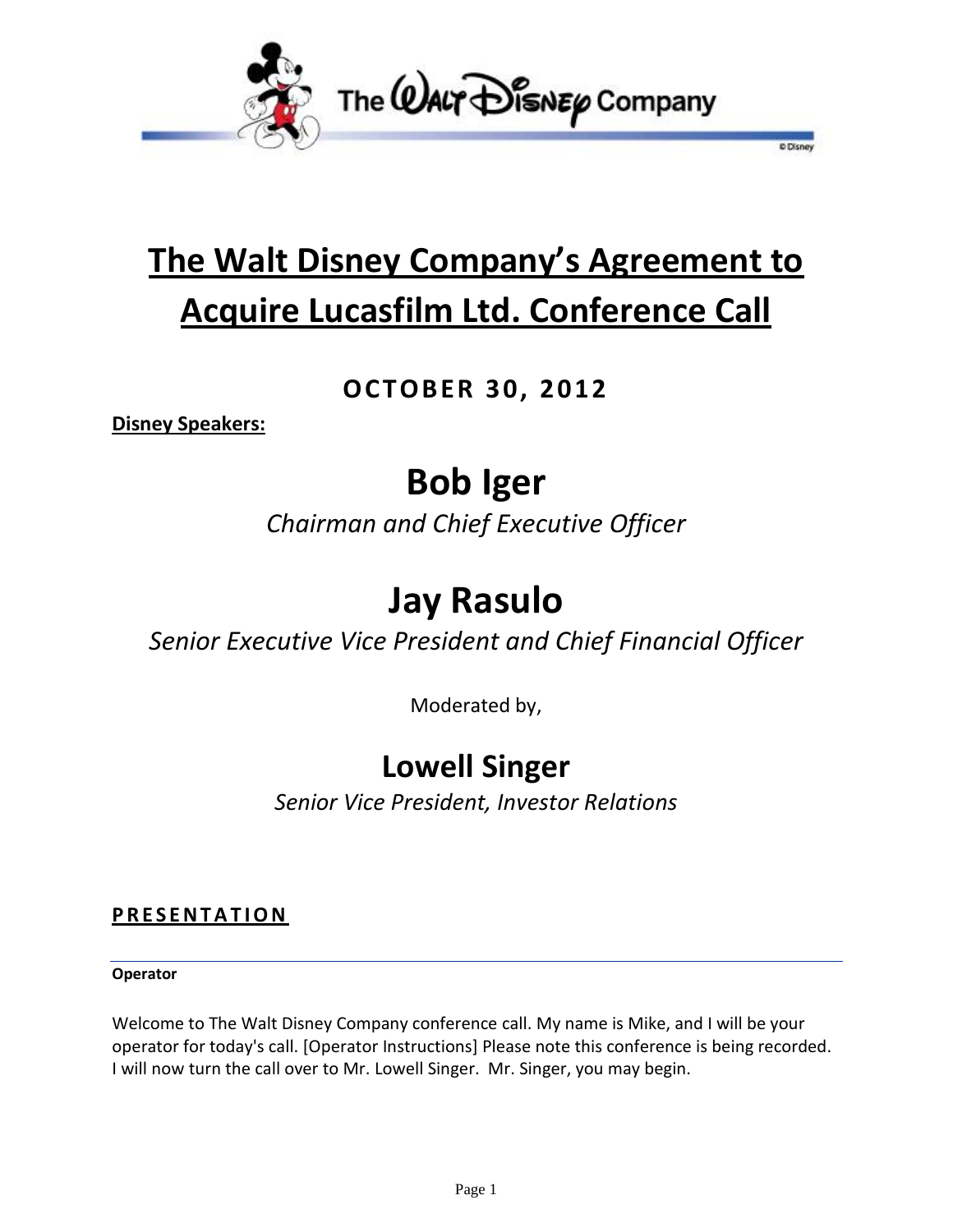

#### **Lowell Singer –** *Senior Vice President, Investor Relations, The Walt Disney Company*

Thanks, Mike. Good afternoon, everyone, and thanks for joining us on such short notice to discuss The Walt Disney Company's agreement to acquire Lucasfilm. We signed and announced this transaction earlier today. We are aware of and very sensitive to the issues that many people are dealing with due to Hurricane Sandy. However, we did want to give you an opportunity to hear our thoughts on the transaction and answer any questions as soon as possible after the announcement, so we do apologize up front for any inconvenience.

Our press release was issued about an hour ago, it's now available on our website. Today's call is also being webcast and a replay and transcript of today's remarks will be available on our website as well. Joining me for today's call are Bob Iger, Disney's Chairman and Chief Executive Officer, and Jay Rasulo, Senior Executive Vice President and Chief Financial Officer. Bob's going to lead off and then Jay will address some of the deal specifics. We'll then be happy to take some of your questions.

So with that, let me turn it over to Bob and we'll get started.

#### **Bob Iger –** *Chairman and Chief Executive Officer, The Walt Disney Company*

Thank you very much, Lowell, and good afternoon. As we just announced, The Walt Disney Company has agreed to acquire Lucasfilm and its world class portfolio of creative content – including the legendary *Star Wars* franchise – along with all of its operating businesses, including Industrial Light & Magic and Skywalker Sound.

George Lucas is a true visionary, an innovator and an epic storyteller – and he's built a company at the intersection of entertainment and technology to bring some of the world's most unforgettable characters and stories to screens across the galaxy. He's entertained, inspired, and defined filmmaking for almost four decades and we're incredibly honored that he has entrusted the future of that legacy to Disney.

Disney has had a great relationship with George that goes back a long way – with *Star Wars* themed attractions in our parks in Anaheim, Orlando, Paris and Tokyo. This acquisition builds on that foundation and combines two of the strongest family entertainment brands in the world. It makes sense, not just because of our brand compatibility and the previous success that we've had together, but because Disney respects and understands – probably better than just about anyone else – the importance of iconic characters and what it takes to protect and leverage them effectively to drive growth and create value.

Lucasfilm fits perfectly with Disney's strategic priorities. It is a sustainable source of branded, high quality creative content with tremendous global appeal that will benefit all of Disney's business units and it is incredibly well suited for new business models, including digital platforms. Adding Lucasfilm IP to our existing Disney, Pixar and Marvel IP clearly enhances our

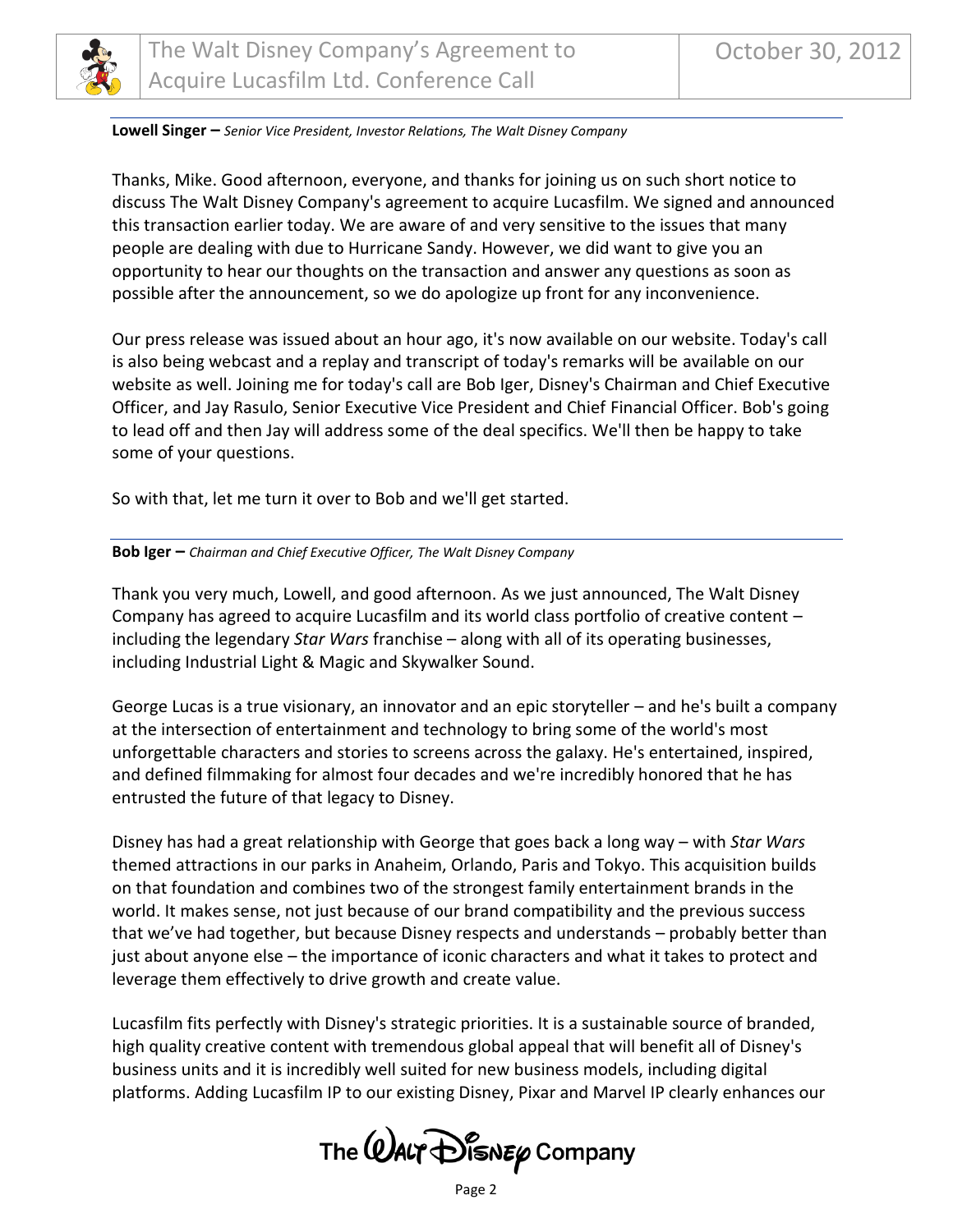

ability to serve consumers, strengthening our competitive position -- and we are confident we can earn a return on invested capital well in excess of our cost of capital.

*Star Wars* in particular is a strong global brand, and one of the greatest family entertainment franchises of all time, with hundreds of millions of fans around the globe. Its universe of more than 17,000 characters inhabiting several thousand planets and spanning only 20,000 years offers infinite inspiration and opportunities – and we're already moving forward with plans to continue the epic *Star Wars* saga.

The last *Star Wars* movie release was 2005's *Revenge of the Sith* – and we believe there's substantial pent up demand. In 2015, we're planning to release *Star Wars Episode 7 –* the first feature film under the "Disney-Lucasfilm" brand. That will be followed by Episodes 8 and 9 – and our long term plan is to release a new *Star Wars* feature film every two to three years. We're very happy that George Lucas will be creative consultant on our new *Star Wars* films and that Kathleen Kennedy, the current Co-Chair of Lucasfilm, will executive produce the films.

George handpicked Kathy earlier this year to lead Lucasfilm into the future. She'll join Disney as President of Lucasfilm, reporting into Walt Disney Studios Chairman Alan Horn and integrating and building the *Star Wars* franchise across our company.

Our successful acquisitions of Pixar and Marvel prove Disney's unique ability to grow brands and expand high-quality creative content to its fullest franchise potential and to maximum value.

We've leveraged Pixar's terrific characters and stories into franchises across our company – from feature films to consumer products, online games, major attractions in our theme parks, and more.

The 2006 Pixar acquisition delivered more than great Pixar content -- it also delivered the means to energize and revitalize the creative engine at Walt Disney Animation – which was crucial to our long term success. Animation is the heart and soul of Disney and our successful creative resurgence will be on full display this weekend when *Wreck-It-Ralph* opens in theaters across the country.

Our acquisition of Marvel three years later combined Marvel's strong global brand and worldrenowned library of characters with Disney's creative skills, unparalleled global portfolio of entertainment properties, and an integrated business structure that maximizes the value of creative content across multiple platforms and territories. Our first two Marvel films – *Thor* and *Captain America* grossed a total of more than \$800 million at the box office. This year, Marvel's *The Avengers* grossed more than \$1.5 billion to become the world's third highest grossing movie of all time – and an important and lucrative franchise for us.

We're looking forward to a robust slate of new Marvel movies – starting with *Iron Man 3* and *Thor: The Dark World* next year, followed by *Captain America: The Winter Soldier* in 2014. And,

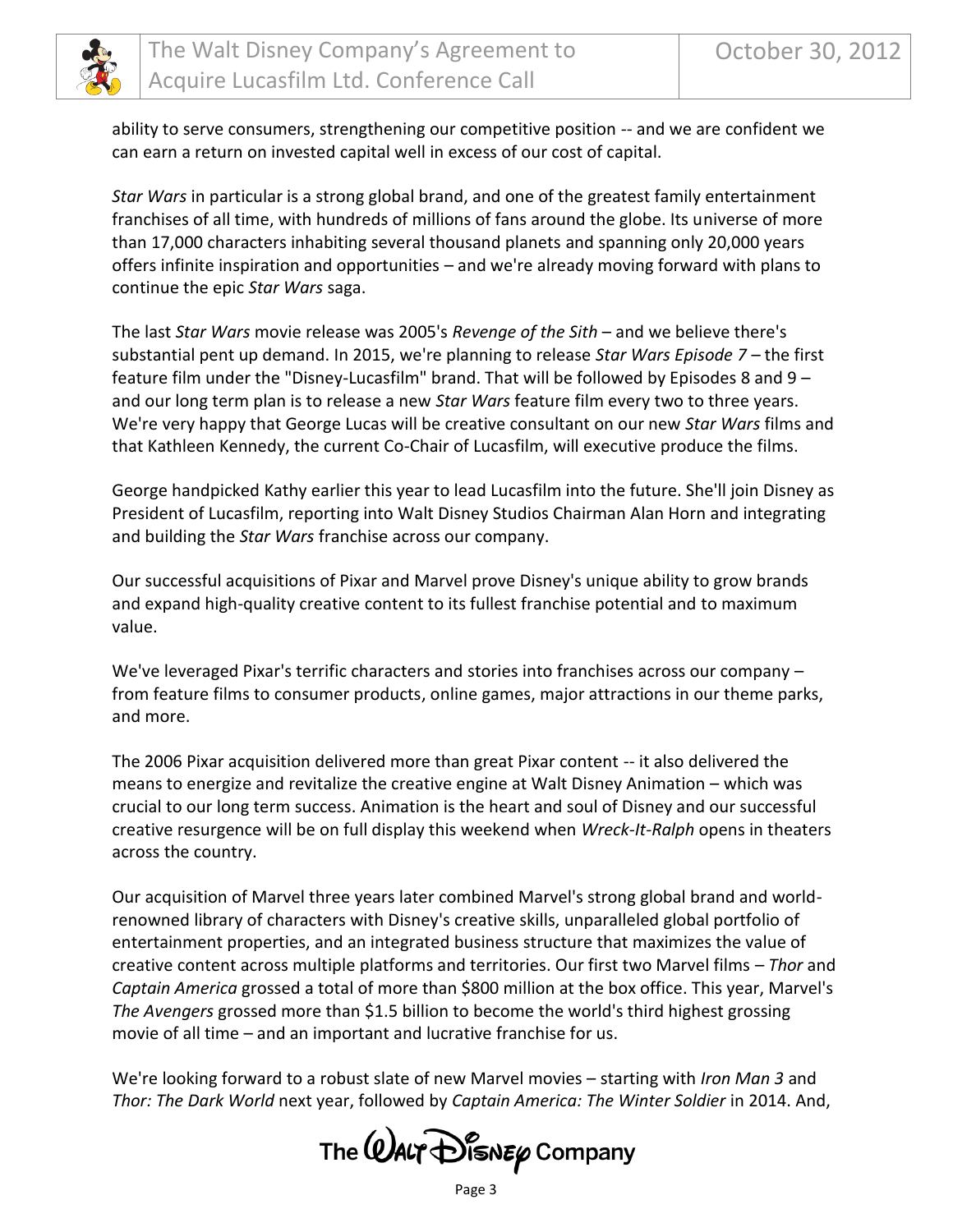

as we announced previously, Joss Whedon is writing and directing *Avengers 2* and developing a Marvel-based series for ABC.

Pixar and Marvel both fit our criteria for strategic acquisitions – they add great IP that benefits multiple Disney businesses for years to come, and continue to create value well in excess of their purchase price. The acquisition of Lucasfilm is in keeping with this proven strategy for success and we expect it to create similar opportunity for Disney to drive long-term value for our shareholders.

We're clearly excited about this move forward. We believe we can do great things with these amazing assets….we have a proven track record of maximizing the value of our acquisitions and we're poised to do the same with this one.

With that I'll turn this over to our CFO, Jay Rasulo.

**Jay Rasulo –** *Senior Executive Vice President and Chief Financial Officer, The Walt Disney Company*

Thanks, Bob. And good afternoon everyone. Lucasfilm, and more specifically the *Star Wars* franchise, fits perfectly within the Disney portfolio of intellectual properties and the strategic and financial implications of this acquisition are compelling. Our team has spent a tremendous amount of time evaluating this deal and we have concluded that we are uniquely positioned to maximize the value of Lucasfilm's IP in a manner that can generate substantial value for our shareholders above and beyond the purchase price.

In this transaction we will acquire rights to the *Star Wars* and *Indiana Jones* franchises, a highly talented and expert team, Lucasfilm's best-in-class post production businesses, Industrial Light and Magic and Skywalker Sound, and a suite of cutting edge entertainment technologies. Our valuation focused almost entirely on the financial potential of the *Star Wars* franchise, which we expect to provide us with a stream of storytelling opportunities for years to come delivered via all relevant platforms on a global basis.

There are a number of ways our company will derive value from Lucasfilm's intellectual property—some of which can be realized immediately while others will accrue to us over time. George and his team have built *Star Wars* into one of the most successful and enduring family entertainment franchises in history, as well as one of the best selling licensed character merchandise brands in the U.S. and around the world. However, we believe that there is great opportunity to further expand the consumer products business. Today, *Star Wars* is heavily skewed toward toys and North America. We see great opportunity domestically to extend the breadth and depth of the *Star Wars* franchise into other categories. We also plan to leverage Disney's global consumer products organization to grow the *Star Wars* consumer products business internationally.

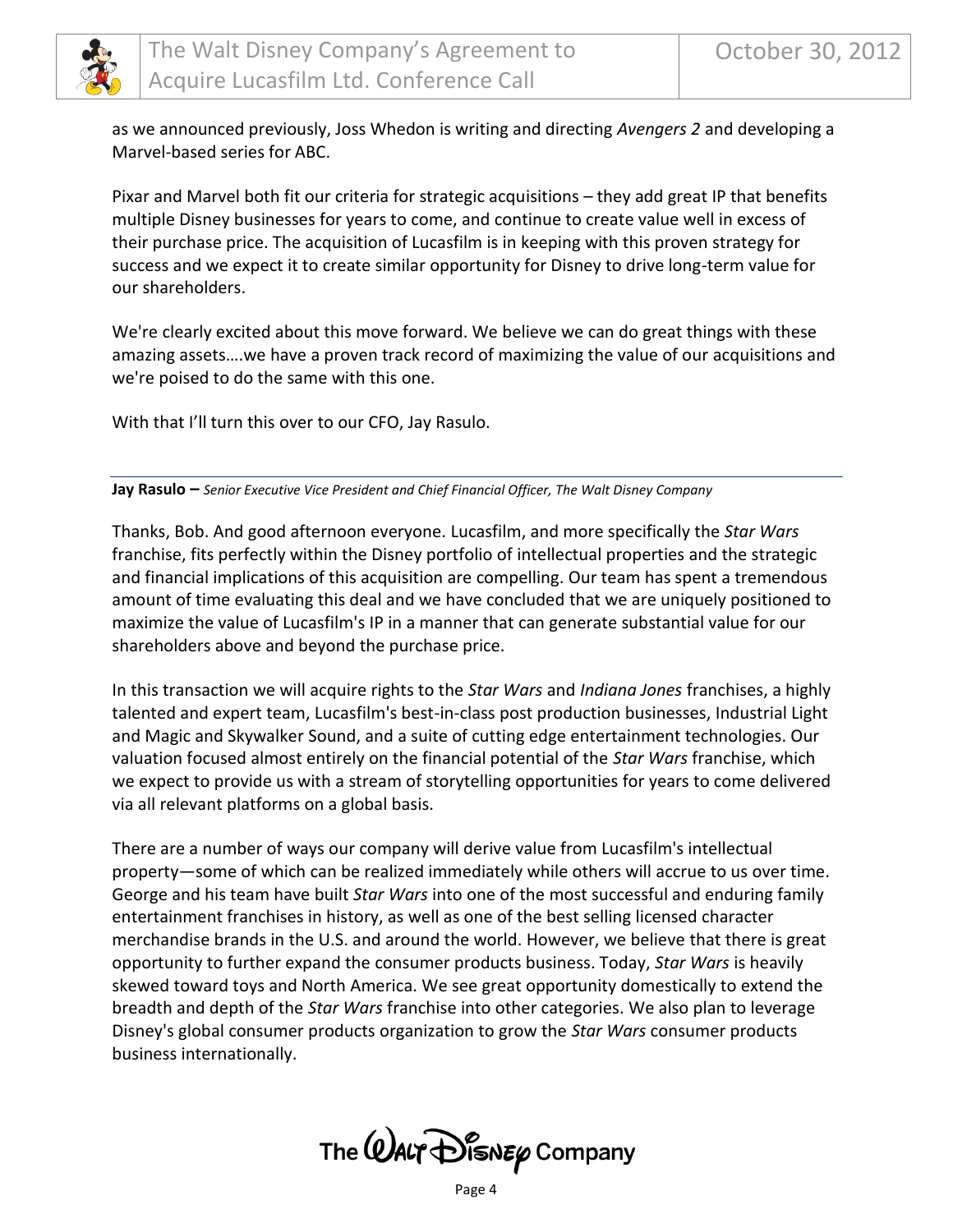

Let me note that in 2012 Lucasfilm's consumer products business is expected to generate total licensing revenue that is comparable to the roughly \$215 million in consumer products revenue Marvel generated in 2009, the year in which we announced our acquisition. With renewed film releases, and the support we can give the *Star Wars* property on our Disney-branded TV stations, we expect that business to grow substantially and profitably for years to come.

We also expect to create significant value in the film business. We plan to release the first new *Star Wars* film in 2015, and then plan to release one film every two to three years. These films will be released and distributed as part of our target slate of 8-10 live-action films per year, and will augment Disney's already strong creative pipeline for many years to come. Lucasfilm has not released a *Star Wars* film since *Revenge of the Sith* in 2005. However, adjusted for inflation, as well as the growth in both international box office and 3D, we estimate the three most recent *Star Wars* films would have averaged about \$1.5 billion in global box office in today's dollars. That speaks to the franchise's strength, global appeal and the great opportunity we have in the film business.

We also expect to utilize *Star Wars* in other businesses including Parks & Resorts, in games and in our television business. These initiatives were also considered in our valuation.

Under the terms of the agreement, Disney will buy Lucasfilm for \$4.05 billion, consisting of approximately fifty percent cash and fifty percent in Disney stock. Based on Friday's closing price of Disney stock, we will expect to issue approximately 40 million Disney shares in this transaction. We continue to believe our shares are attractively priced at current levels and therefore, we currently intend to repurchase all of the shares issued within the next two years- and that's in addition to what we planned to repurchase in the absence of the transaction.

Our valuation of Lucasfilm is roughly comparable to the value we placed on Marvel when we announced that acquisition in 2009. Our Lucasfilm valuation is almost entirely driven by the *Star Wars* franchise, so any success from other franchises would provide upside to our base case. I realize it may be challenging for you to quantify our opportunity given the limited amount of publicly available information. But to give you some perspective on the size of the Lucasfilm business-- in 2005, the year in which the most recent *Star Wars* film was released, Lucasfilm generated \$550 million in operating income. We've taken a conservative approach in our valuation assumptions, including continued erosion of the home entertainment market, and we expect this acquisition to create value for our shareholders.

In terms of the impact on our financials, we expect the acquisition to be dilutive to our EPS by low single digit percentage points in fiscal 2013 and 2014 and become accretive to EPS in 2015.

Our capital allocation philosophy has been consistent since Bob took over as CEO. In addition to returning capital to shareholders, we have invested, both organically and through acquisitions, in high quality, branded content that can be seamlessly leveraged across our businesses. Our acquisition of Lucasfilm is entirely consistent with this strategy, and we're incredibly excited by

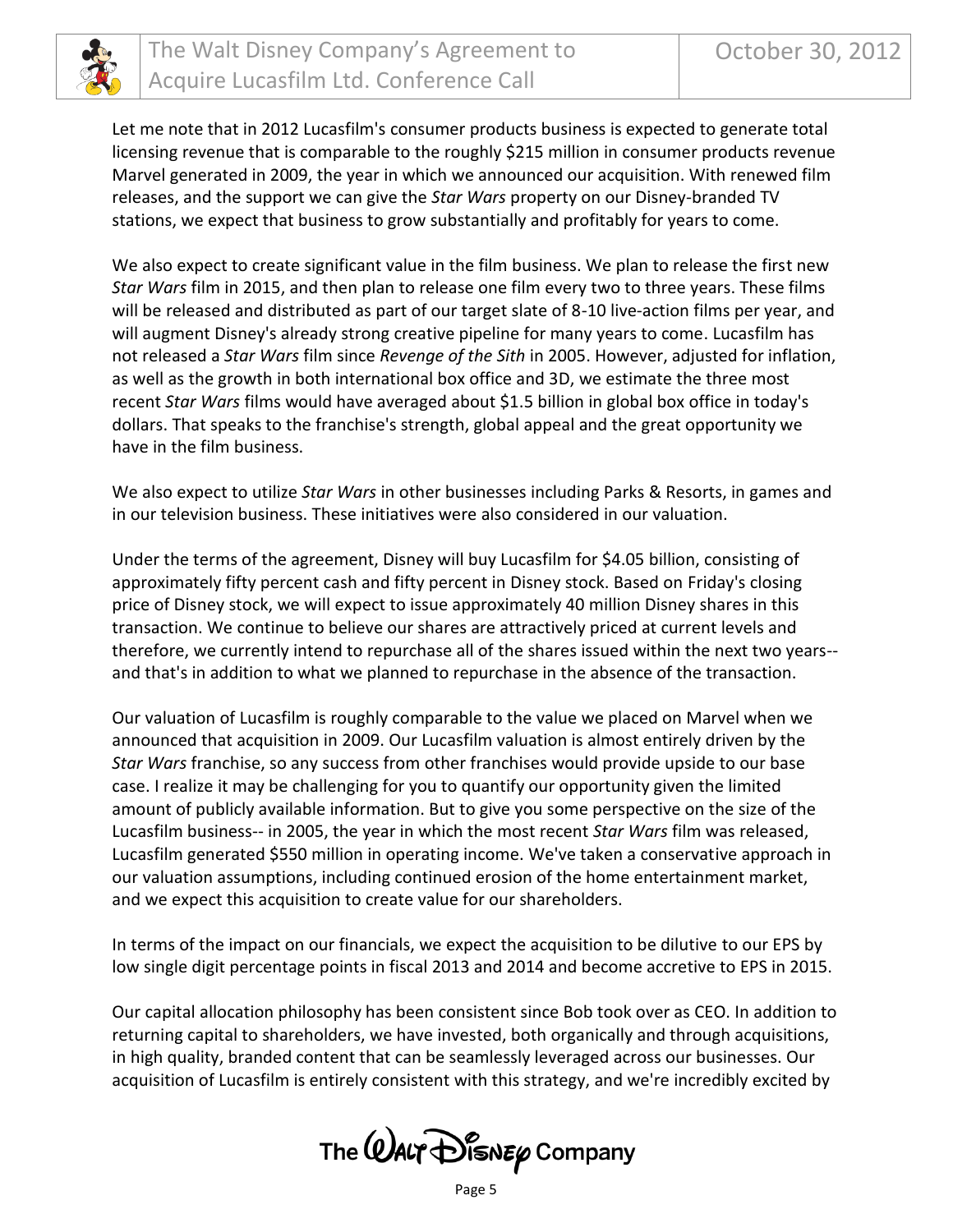

the prospect of building on Lucasfilm's successful legacy to create significant value for our shareholders.

With that I'd like to turn the call back over to Lowell for Q&A.

**Lowell Singer –** *Senior Vice President, Investor Relations, The Walt Disney Company*

Thanks, Jay. Mike, we're ready to take the first question.

## Q&A

#### **Operator**

Thank you. Our first question is coming to us from Ben Swinburne. Ben, please go ahead.

**Ben Swinburne –** *Analyst, Morgan Stanley*

Thank you. Can you hear me, Lowell?

**Lowell Singer –** *Senior Vice President, Investor Relations, The Walt Disney Company*

We can hear you, Ben, yes.

**Ben Swinburne –** *Analyst, Morgan Stanley*

Okay, good thanks. A couple. Maybe just to start out, Bob, when you bought Marvel one of the things you really highlighted was the international licensing opportunity, given Marvel's scale versus Disney's scale. Can you sort of contrast Lucas today and maybe broaden it out looking at other ways the Lucas business is already being distributed, whether it's in the licensing front, or I believe Fox may distribute their films – I could be wrong, but I think they've got relationships. Where is the low hanging fruit on this acquisition vis-à-vis the Marvel deal? And then maybe for Jay, I don't know if you'd be willing to talk about the return on the Marvel acquisition now that you're a few years in. I know that you've obviously had tremendous success with *The Avengers*, but if there's a number you'd share with us internally on how you think about that transaction looking back, that would be helpful?

**Bob Iger –** *Chairman and Chief Executive Officer, The Walt Disney Company*

Okay. In the first question, first of all, like Marvel, Lucasfilm's international consumer products go through third-party reps at obviously considerable cost. There's obviously a fee to that. So

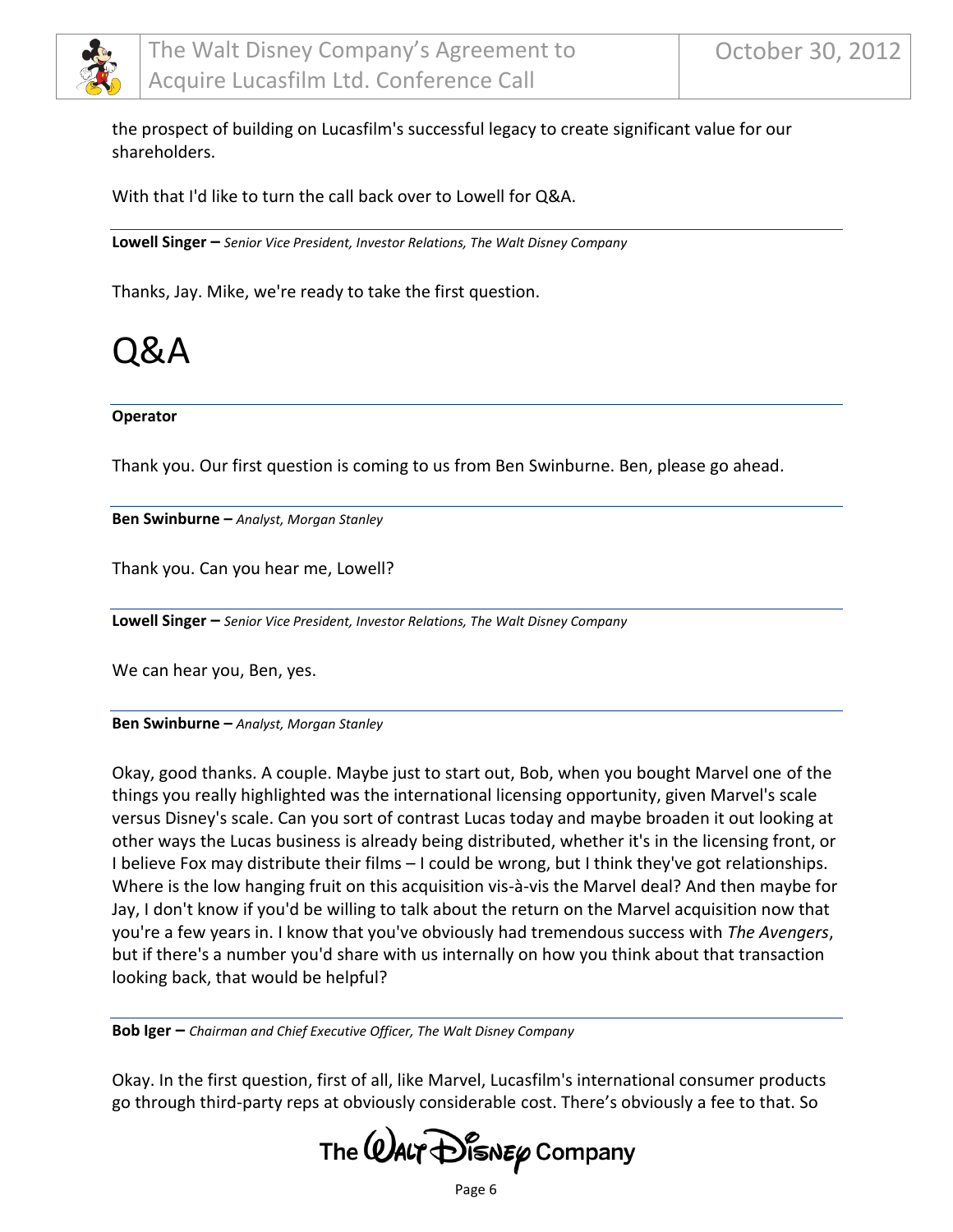

clearly we will step in for those reps once the deal closes and not only reduce expenses, but we believe substantially increase the footprint from a consumer products perspective of Lucasfilm, *Star Wars* obviously in particular, internationally. If you look at both companies and compare them, Marvel was actually slightly ahead of where Lucas is today internationally. About less than 40% actually of Lucasfilm's consumer products right now comes international, and Marvel's was well above 40%. So there are two big opportunities: one, step in for third parties, reduce costs and be more effective at licensing in general; secondly, simply increase our shelf space internationally and grow revenue in the process.

#### **Jay Rasulo –** *Senior Executive Vice President and Chief Financial Officer, The Walt Disney Company*

Ben in terms of the Marvel acquisition, I won't get into details with you. I will say that at the time we announced it we said that it was a value-creating transaction for our shareholders and we are – the financial performance since the acquisition of the company has been very consistent with the pro forma under which we made that statement. So we're feeling very good about the way Marvel turned out three years hence. And we feel equally strong about this transaction. It's value-enhancing to shareholders. It shares some characteristics that Bob just mentioned with the Marvel transaction. Of course, some are different.

**Ben Swinburne –** *Analyst, Morgan Stanley*

Thank you very much.

**Lowell Singer –** *Senior Vice President, Investor Relations, The Walt Disney Company*

Thanks, Ben. Operator, next question please.

#### **Operator**

Certainly. Our next question comes from Alexia Quadrani. Alexia, please go ahead.

**Alexia Quadrani –** *Analyst, JP Morgan*

Thank you. I know there's a certain amount of sensitivity with how much financial information you can provide, but can you give us some sense of I guess what kind of recurring library revenues this franchise produces every year? I assume their library is quite valuable.

**Jay Rasulo –** *Senior Executive Vice President and Chief Financial Officer, The Walt Disney Company*

Hi, Alexia. I can't really reveal what the breakdown is. I will tell you that if you look at Lucasfilms, about a quarter of their business lies in the film, I would call it, studio-based

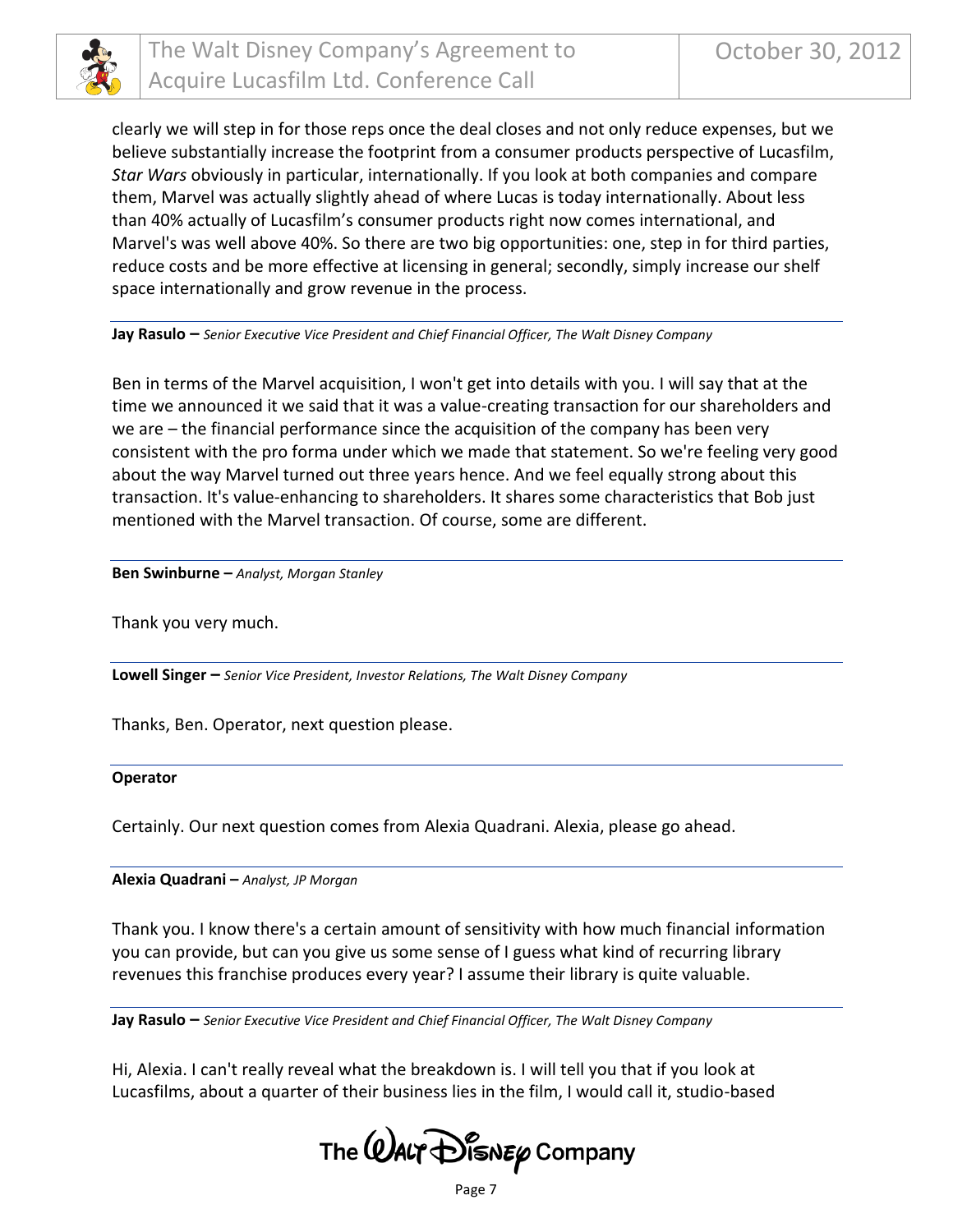

businesses, which of course, are the flows that come off of that; a little more than a quarter in consumer products. The games business is a little less than 20% and the rest is in the other businesses that we mentioned, those breakdowns being from a most recent year revenue basis.

**Alexia Quadrani –** *Analyst, JP Morgan*

And then you mentioned I think one film, one *Star Wars* film every two to three years. Are there other movies that we should expect to be released by Lucas?

**Bob Iger –** *Chairman and Chief Executive Officer, The Walt Disney Company*

No, we're going to concentrate on the *Star Wars* franchise. What we're buying is – along with the overall company – is a pretty extensive and detailed treatment for what would be the next three movies, the trilogy. We're going to release the first of those three in 2015 and then the expectation is that we'll release numbers two and three, which will be numbers eight and nine of the overall franchise, probably on a cadence of every other year and then go from there. But we've got a lengthy treatment that comes with this that we feel really good about and the film is in what I'll call early-stage development right now.

**Alexia Quadrani –** *Analyst, JP Morgan*

Okay. Thank you very much.

**Lowell Singer –** *Senior Vice President, Investor Relations, The Walt Disney Company*

Thanks, Alexia. Operator, next question, please?

#### **Operator**

Certainly. [Operator Instructions] Our next question comes from Anthony DiClemente of Barclays. Anthony, please go ahead.

**Anthony DiClemente –** *Analyst, Barclays*

Hi. Can you guys hear me okay?

**Lowell Singer –** *Senior Vice President, Investor Relations, The Walt Disney Company*

We can, Anthony, yes.

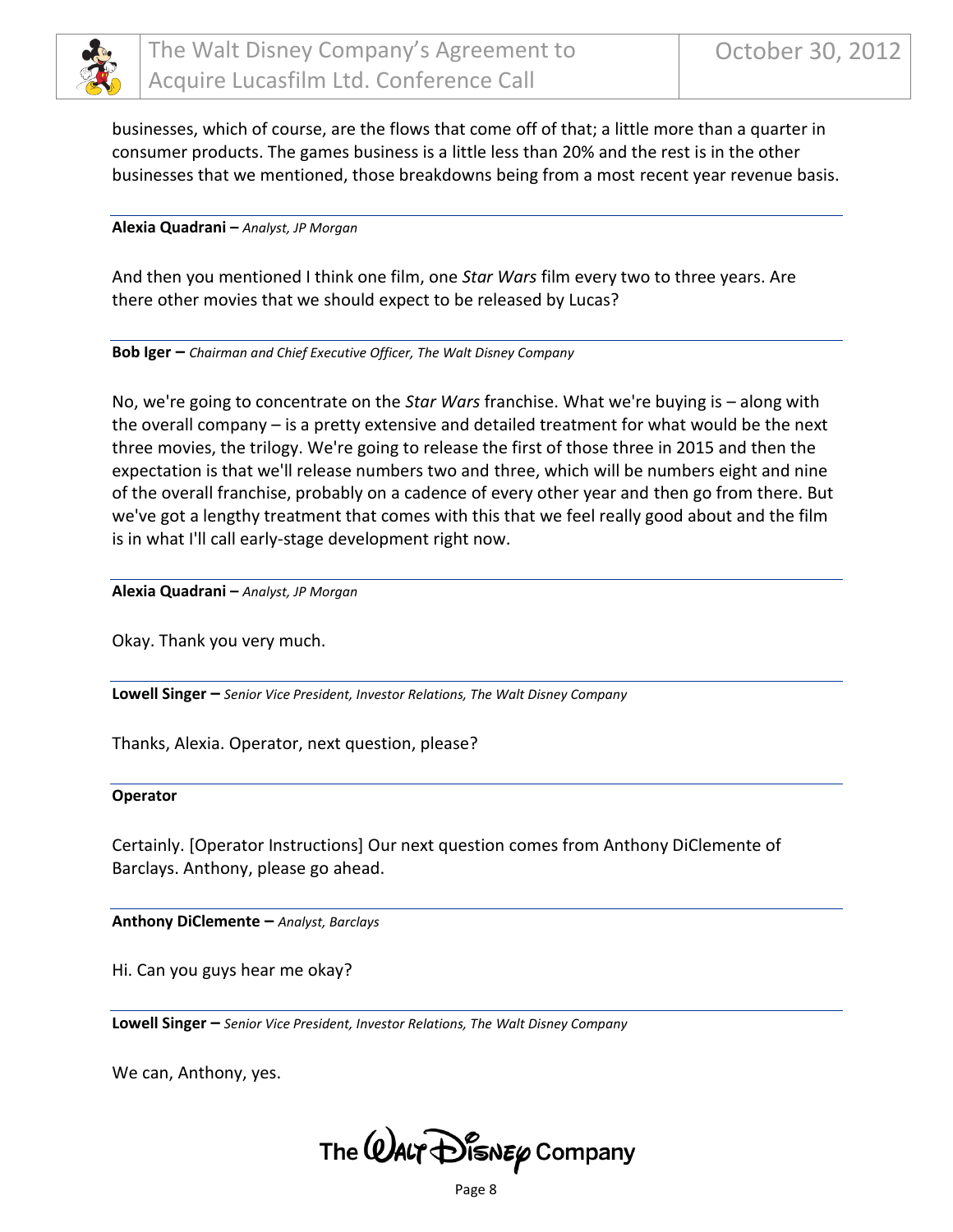

#### **Anthony DiClemente –** *Analyst, Barclays*

Thanks. Congratulations. Just a couple questions. It does seem, Bob, that you're doubling down on the film business at a time when home entertainment trends are very much in flux, so when I look at the valuations of media and the value that's accrued to television or cable TV, I wonder if there's synergies here in terms of cable TV characters, I think about Disney XD, I know you mentioned that and that was an advantage in terms of your Marvel acquisition, and then – so cable TV synergies, and then also wanted to ask about parks and attractions in the parks and what opportunities there could be there?

And then I guess my second or last question would be, what is this – what do *Star Wars* films come in lieu of creatively? I know you're committed to *Avengers* characters and I know this genre is a little bit different, it's not superheroes, it's sort of science fiction or fantasy. But I wonder, do you have concerns about saturation of that type of genre? And if so, are there any plans in sort of altering the cadence of those types of films over time? Thanks a lot, guys.

#### **Bob Iger –** *Chairman and Chief Executive Officer, The Walt Disney Company*

Let me begin with the first part of the question. I don't view this as a doubling down. We are, as Jay mentioned, we're approaching this very conservatively, both in terms of our estimates of what we might reap in box office, even though global outside of the United States, international box office has grown considerably in the last few years. But we're particularly conservative when it comes to secondary markets, home video being the primary one. I won't give you numbers, but the numbers that we've applied here are substantially lower than what we're seeing today in the business. So you can take that for what it means, either we're predicting more erosion, or we've simply decided that they could occur, and therefore, it was prudent for us to be conservative in that regard.

Our strategy has been pretty obvious in terms of motion pictures. We're making one to two Marvel films a year, a Pixar film a year and in most cases will have a Disney animated film a year. And then we're looking to make probably somewhere in the neighborhood of four to six live-action films a year, some of those films will be tent poles. So this will really take the place of a tent pole in 2015, in all likelihood. We don't have a committed slate for live action in 2015 fully. So we're not really looking to increase by any substantial margin our investment in films.

Now one of the things that we're very mindful of is the value of brands and the value of properties that are both known and loved. And we actually determined that we'd be better off as a company releasing a sequel to *Star Wars* than probably most other, I'll call them not-yetdetermined films. So we love the fact that this will take its place in our live action strategy as an already-branded, already-known quantity. And we think that, that is obviously a really good hand to have.

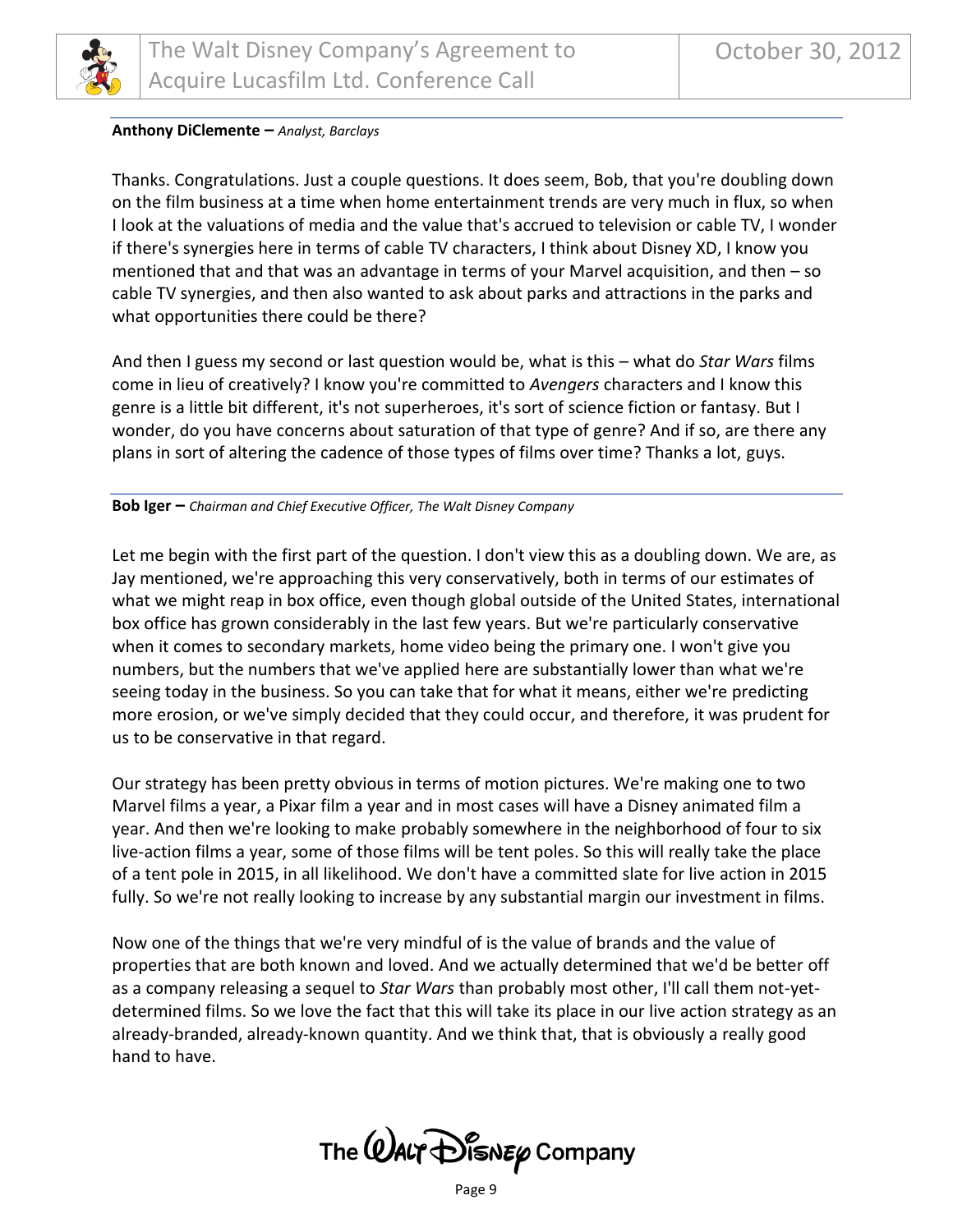

On the parks front, there are four very successful attractions. Two of them were recently redone in Florida and in California. The reaction to them has been great. We have ample opportunity to expand the presence of this franchise in our parks, or to actually include this franchise in our parks. Hong Kong and Shanghai obviously would come to mind. But there's room to grow what we've already got, so we feel particularly good about that. We don't really view this as competitive per se, or any more competitive than it's been to other characters or other genres like superheroes. *Star Wars* has been in the market for a long time. I recently saw a survey that had the world's most valuable franchises, at least in 2011. And the *Star Wars*  characters popped up as number two on this particular survey that was published in Forbes, which I found interesting. So they're out there. They're very successful. We've been competing with them in many respects for years. I actually think, though, that owning both the superhero franchise through Marvel and I'll call it the fantasy science fiction through Lucasfilm and having all that access from a boy's franchise potential actually strengthens our hand in many respects with licensees and with retailers, and with our own consumer products, or retail chain online and in our stores.

**Lowell Singer –** *Senior Vice President, Investor Relations, The Walt Disney Company*

Thank you, Anthony. Operator, next question please.

#### **Operator**

Yes. Our next question comes from Alan Gould of Evercore. Alan, please go ahead.

#### **Alan Gould –** *Analyst, Evercore Partners*

Yes. Thanks. Two questions, I just want to confirm, you said the annual consumer products licensing revenue is about \$215 million a year? And secondly, would you be willing to give us an idea of how much of the value was based on your projections for the future *Star Wars* films versus how much from the annuity of what you get from consumer products and studio royalties?

**Jay Rasulo –** *Senior Executive Vice President and Chief Financial Officer, The Walt Disney Company*

Yes. The number you repeated, the \$215 million is the 2012 licensing number. Relative to how the value breaks down, obviously we looked very carefully at this. I think that we were very conservative. But given that there, number one, hasn't been a *Star Wars* film in the market since 2005, obviously a lot of the value that we attribute to this deal is to come with the exploitation both on the film side as well as Bob clearly laid out, on the consumer product side where we see enormous opportunity.

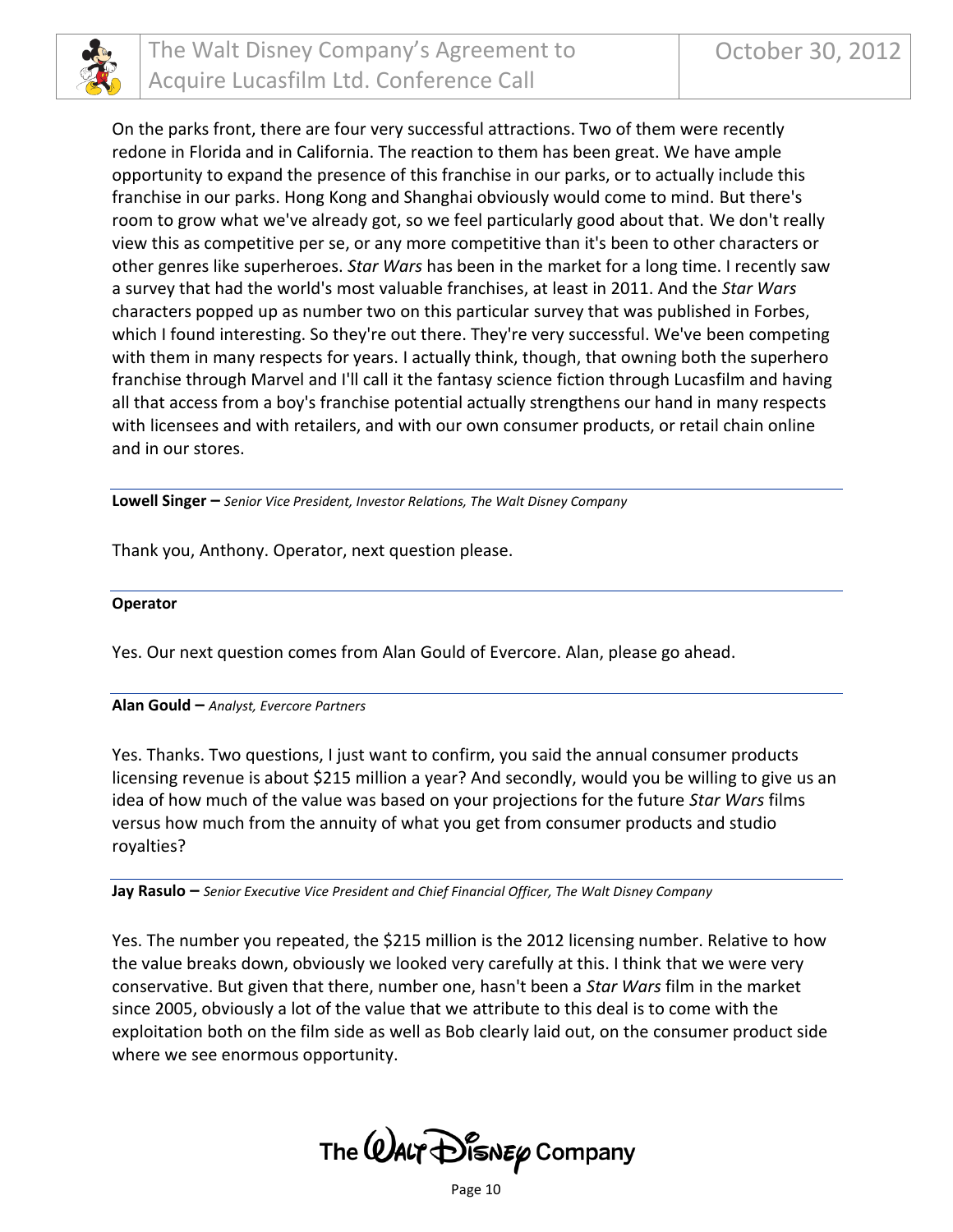

#### **Alan Gould –** *Analyst, Evercore Partners*

Okay. Thank you, Jay.

**Lowell Singer –** *Senior Vice President, Investor Relations, The Walt Disney Company*

Thanks, Alan. Operator, next question please.

#### **Operator**

Our next question comes from Todd Juenger of Sanford Bernstein. Please go ahead.

**Todd Juenger –** *Analyst, Sanford Bernstein*

Hello, everybody. A couple sort of really technical housekeeping questions, probably for Jay, thanks. So the first, Jay you mentioned dilutive, low single-digit to EPS fiscal year 2013 and 2014 and then accretive. You also mentioned buying back all these shares in two years. So just, sorry to be so technical, but was your comments about the dilution to EPS, was that including the impact of the buyback? Or is that sort of with the share count as standing as of the transaction? I've got another quick one after that if you want to…

**Jay Rasulo –** *Senior Executive Vice President and Chief Financial Officer, The Walt Disney Company*

Yeah. The low single-digit number that I mentioned, Todd, includes the dilutive effect of the 40 million new shares.

**Todd Juenger –** *Analyst, Sanford Bernstein*

And the accretive EPS comment in 2015 and forward also is pro forma including all those shares? Or is that also assuming that all the shares are bought back by that time?

**Jay Rasulo –** *Senior Executive Vice President and Chief Financial Officer, The Walt Disney Company*

Yes, bought back.

**Todd Juenger –** *Analyst, Sanford Bernstein*

Got it. Thanks. One other – sorry – real technical one. So you were kind enough to give that breakdown of sort of 25% of revenues from the studio, 25% consumer products, 20% games, if



Page 11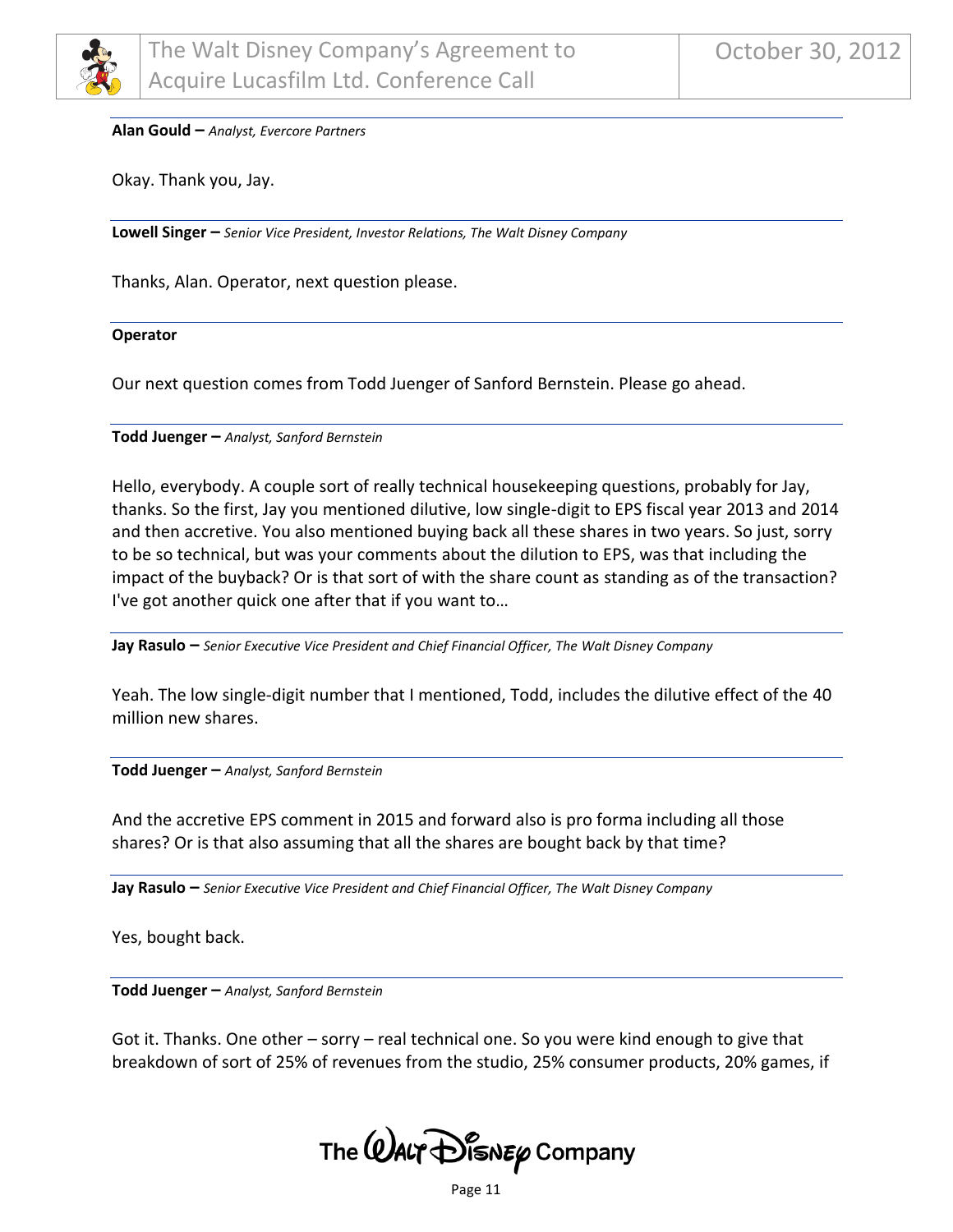

you remember that. I just wanted to clarify, was that in a year when they last made a film? So like 2005? Or is that representative of more recent years?

**Jay Rasulo –** *Senior Executive Vice President and Chief Financial Officer, The Walt Disney Company*

Calendar 2012, Todd.

**Todd Juenger –** *Analyst, Sanford Bernstein*

Got it. Very helpful.

**Jay Rasulo –** *Senior Executive Vice President and Chief Financial Officer, The Walt Disney Company*

You're welcome.

**Lowell Singer –** *Senior Vice President, Investor Relations, The Walt Disney Company*

Thanks, Todd. Thanks. Operator, next question please.

#### **Operator**

Yes, our next question comes from Jason Bazinet of Citi. Jason, go ahead.

#### **Jason Bazinet –** *Analyst, Citigroup*

Thanks so much. I don't have power where I am or a computer, so I may be doing the math wrong. But maybe you can help me with something. You're issuing about \$2 billion worth of stock. And you have about \$100 billion market cap. So are we to infer that there's no net income from this acquisition? In other words, if you've got no net income and you're issuing 2% more shares, it seems like that would be low single-digit dilutive. Is that – am I doing something wrong?

**Jay Rasulo –** *Senior Executive Vice President and Chief Financial Officer, The Walt Disney Company*

No. Well I didn't hear exactly everything you said. But let me walk through it and be clear.

**Jason Bazinet –** *Analyst, Citigroup*

Okay.

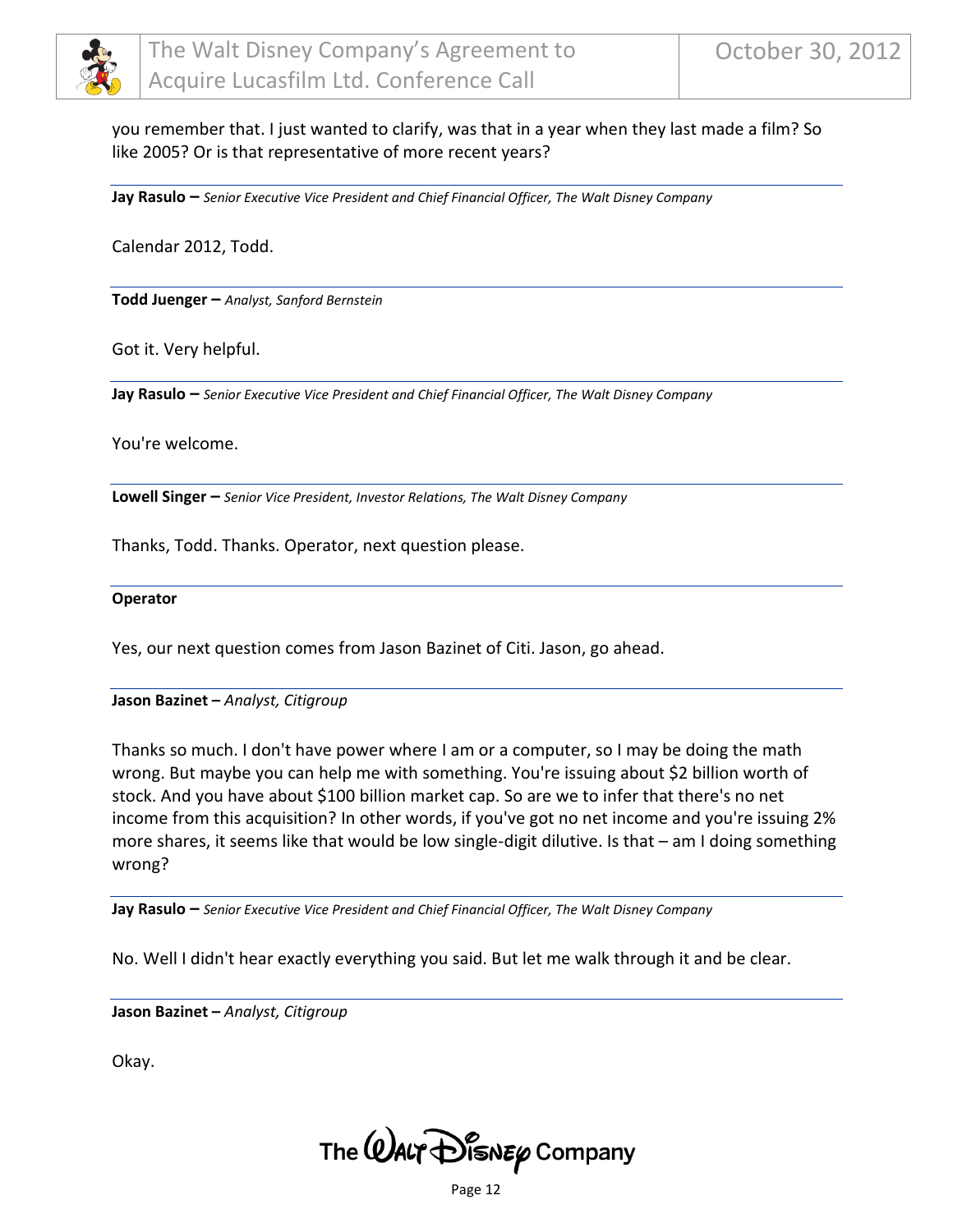

#### **Jay Rasulo –** *Senior Executive Vice President and Chief Financial Officer, The Walt Disney Company*

Yes, we are issuing about \$2 billion of stock, and you're right about that. But there are also – you know there are other purchase accounting impacts here that have to be taken into account in the dilution, Jason, which is – the largest of which of course in the big picture is the amortization of intangibles and the deferred revenue that always accompanies an acquisition, particularly when there is licensing involved and there are fees paid in advance of the ability to utilize that franchise. So there's also transaction restructuring costs that impact dilution. So it would be very, very hard for you to read what the OI offset to those is in the transaction and I'm not going to reveal that. But you remember you have to include all those things to get to a net dilutive number.

**Jason Bazinet –** *Analyst, Citigroup*

Okay. Thank you very much.

**Jay Rasulo –** *Senior Executive Vice President and Chief Financial Officer, The Walt Disney Company*

You're very welcome.

**Lowell Singer –** *Senior Vice President, Investor Relations, The Walt Disney Company*

All right, Jason. Thanks. Operator, next question, please.

#### **Operator**

Our next question comes from Michael Senno of Credit Suisse. Please, go ahead.

**Michael Senno –** *Analyst, Credit Suisse*

How you doing? Thanks for taking the question. Just wanted to see if in this acquisition similar to how with Marvel there was some other deals in place that precluded you from using some of the characters and distributing some of the films immediately, if there are any deals in place with Lucasfilms that would preclude you from starting to utilize the IP immediately.

**Bob Iger –** *Chairman and Chief Executive Officer, The Walt Disney Company*

There are very little encumbrances on our ability to make and distribute films going forward and on our ability to exploit characters across multiple mediums and platforms. There are distribution encumbrances on some of the prior *Star Wars* films that were made, notably with Fox, and there are some encumbrances for *Indiana Jones*, largely with Paramount.

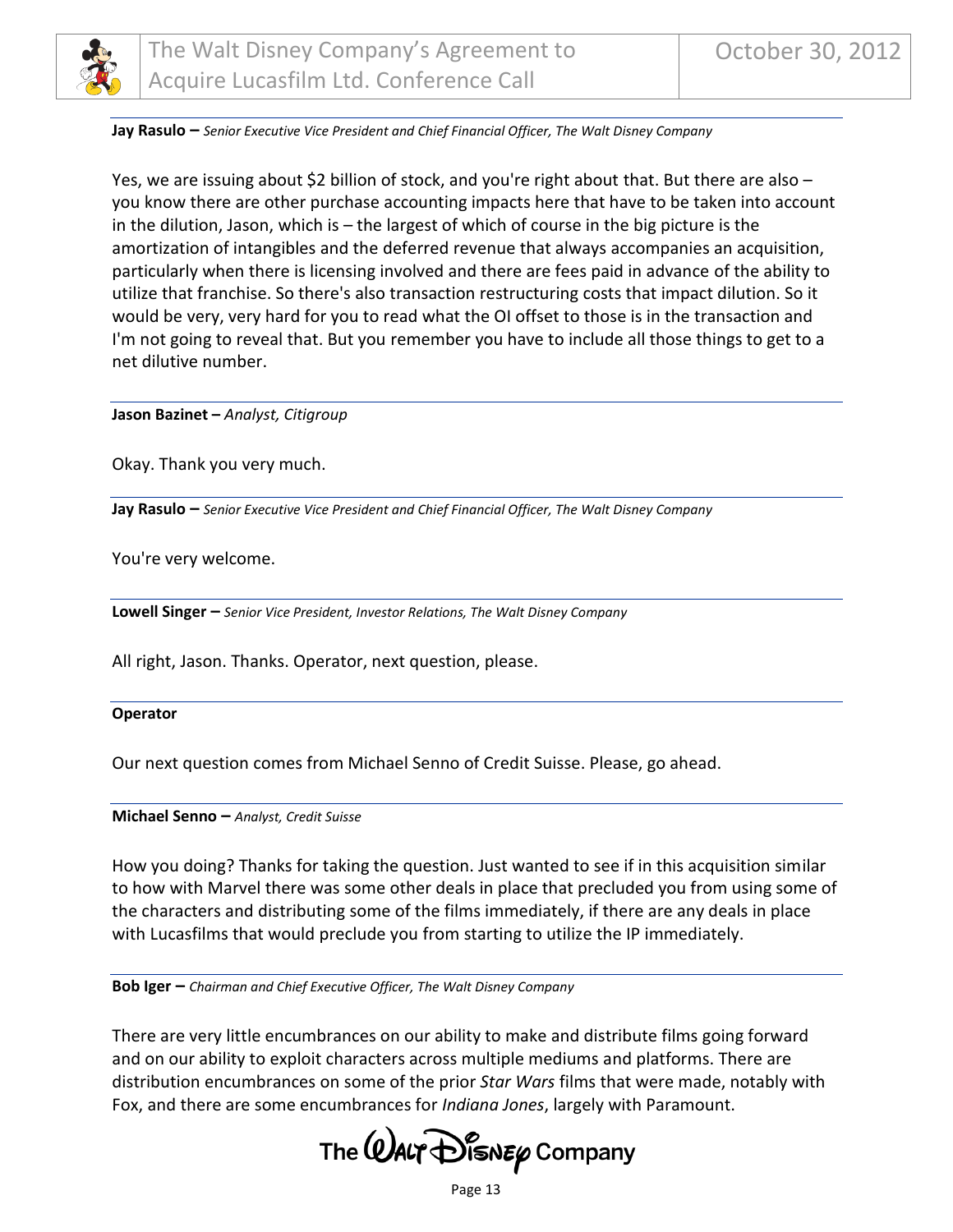

#### **Michael Senno –** *Analyst, Credit Suisse*

Okay. Thanks.

**Bob Iger –** *Chairman and Chief Executive Officer, The Walt Disney Company*

But I would say though, on the whole, what we've got here is far fewer encumbrances to get at value than existed when we bought Marvel.

**Lowell Singer –** *Senior Vice President, Investor Relations, The Walt Disney Company*

Okay, Michael.

#### **Operator**

Our next question comes from Doug Creutz of Cowen and Company.

#### **Doug Creutz –** *Analyst, Cowen and Company*

Yeah, thanks. Congratulations on buying *Star Wars*. I would say, Bob, you're risking the wrath of the entire Internet, but this will be – I don't know. I'm excited. Anyway I wondered if you could you talk about what you're doing with the Industrial Light and Magic portion of the business? Is that an important part of the acquisition to you or do you have any particular plans for it?

**Bob Iger –** *Chairman and Chief Executive Officer, The Walt Disney Company*

Our current thinking is that we would let it remain as-is. They do great work. They do work for multiple studios. We don't see why that should change at all, and it's a decent business for – it's been a decent business for Lucasfilm and one we have every intention of staying in.

**Doug Creutz –** *Analyst, Cowen and Company*

All right. Thank you.

**Lowell Singer –** *Senior Vice President, Investor Relations, The Walt Disney Company*

Thanks, Doug. Operator, next question, please.



Page 14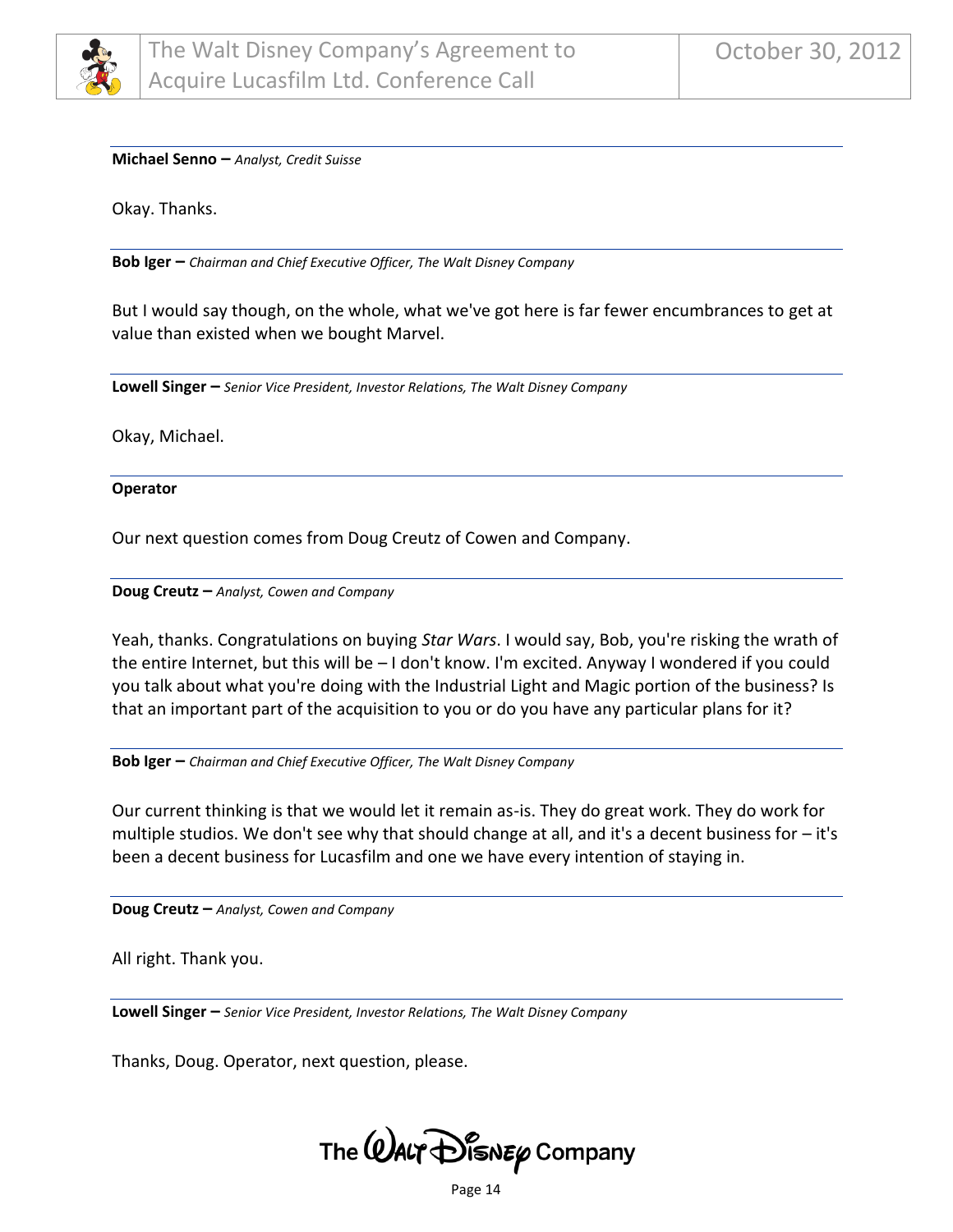

#### **Operator**

Our next question comes from Tuna Amobi of S&P Capital IQ.

**Tuna Amobi –** *Analyst, Standard & Poor's*

Hi. So good afternoon. Thanks for taking the question. Can you hear me?

**Jay Rasulo –** *Senior Executive Vice President and Chief Financial Officer, The Walt Disney Company*

Very well.

**Tuna Amobi –** *Analyst, Standard & Poor's*

All right. So I think, Jay, can you help us understand how you got to the \$5 billion kind of calibration of the last Lucasfilms? You mentioned – I'm wondering how much 3D factored into that equation? And how these films might actually affect your 3D strategy, would be helpful? Thank you.

**Jay Rasulo –** *Senior Executive Vice President and Chief Financial Officer, The Walt Disney Company*

Okay. So let me recap. So we said that on average, if you look at the last three films – we didn't go back to the first three because it's just, it's too distant to try to compare box office numbers from 1970, the 70s and early-80s against today's market – but looking at the last three films, we adjusted the actual box office numbers that took place obviously for inflation, but also for the enormous growth of the international box office and the enormous growth that typical blockbuster films realize from the international box office today, relative to when those three films were released. So that was one of the adjustments.

The second adjustment was the prominence of 3D in this type of film. Now when we look forward – I mean those are the numbers, those would take the numbers to \$1.5 billion – but when we look forward, I have to say in our valuation that we haircut those numbers pretty substantially, both on their face value of the box office, but also on 3D, which today would account for 40% to 50% of revenue in a film like this. We haircut it very substantially looking forward, not under the assumption but under the risk that that isn't true as we roll out into the future. So that's how we use that \$1.5 billion average over the last three films when we started to model forward. I hope that helps.

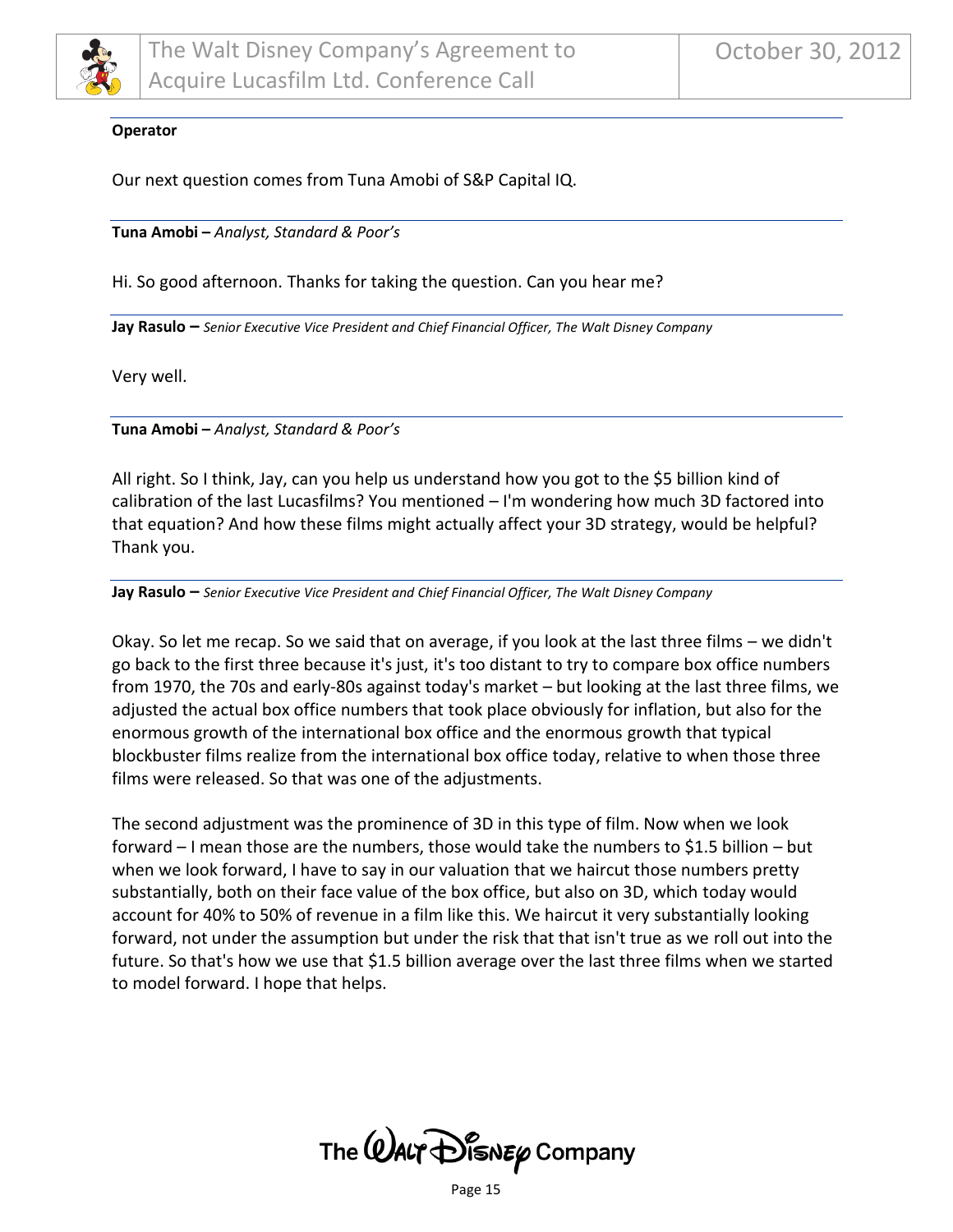

#### **Tuna Amobi –** *Analyst, Standard & Poor's*

Okay, that's very helpful. Just quick question for Bob on how the deal might affect your interactive strategy; it does seem like Lucasfilms has a pretty decent games business, as you alluded to, but when you think about the shift in social gaming, where you've been kind of ramping up versus the console, and it seems like that trend has been kind of shifting now back in the past several quarters, I'm wondering how you see your games business being impacted by Lucasfilms specifically? And the dynamics of the social versus console strategy?

#### **Bob Iger –** *Chairman and Chief Executive Officer, The Walt Disney Company*

We're likely to focus more on social and mobile than we are on console. We'll look opportunistically at console, mostly likely at licensing rather than publishing. But we think that given the nature of these characters and how well known they are and the storytelling that they lend themselves quite nicely as they've already demonstrated to the other platforms.

**Tuna Amobi –** *Analyst, Standard & Poor's*

As far as your profit target for interactive for next fiscal, did that get affected somehow one way or the other?

**Bob Iger –** *Chairman and Chief Executive Officer, The Walt Disney Company*

No. We're still targeting profitability in fiscal 2013.

**Tuna Amobi –** *Analyst, Standard & Poor's*

Thank you.

**Lowell Singer –** *Senior Vice President, Investor Relations, The Walt Disney Company*

Thanks, Tuna. Operator, next question please.

#### **Operator**

Our next question comes from David Miller of Caris & Company. Please go ahead.

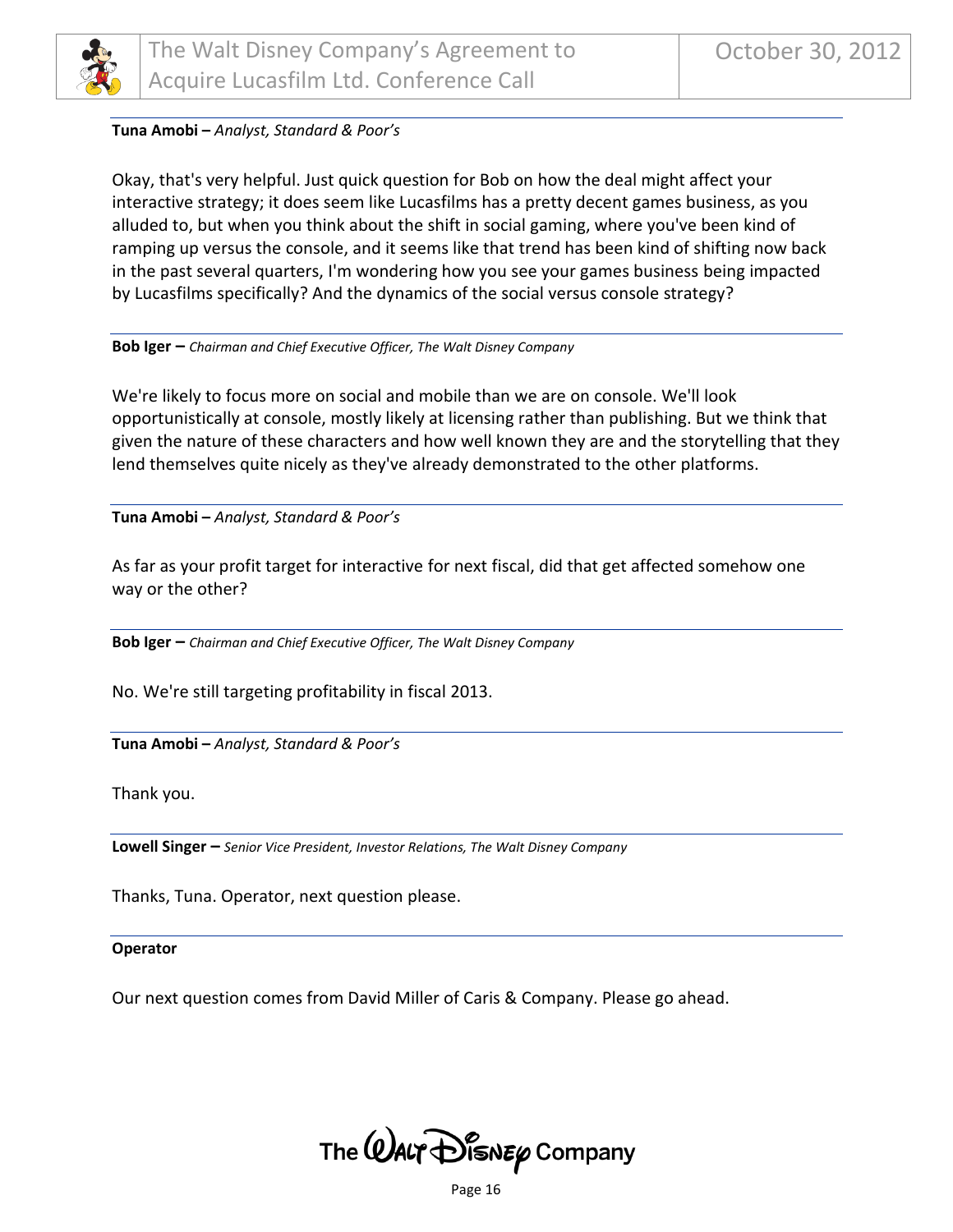

#### **David Miller –** *Analyst, Caris & Company*

Yeah. Hey, guys. Congratulations. A few questions. Bob, was there anything going on personally with George Lucas or anything that you can cite with regard to his decision? What was going on his head to sell out now as opposed to five years from now, 10 years from now? Anything you could share on that front that would be great. And then also with regard to the *Indiana Jones*  portion, a lot of us analysts are always under the assumption that, you know, the *Indiana Jones*  property is a Paramount property. Are there any exit fees that you have to pay out to Paramount or any sort of contractual stuff that you have to unwind with Paramount that was baked into the value of the deal? And then I have a follow-up. Thanks.

#### **Bob Iger –** *Chairman and Chief Executive Officer, The Walt Disney Company*

On the second part of the question, we didn't ascribe any value to the *Indiana Jones* franchise when we valued Lucasfilm because of the encumbrances that exist. We love the franchise, by the way, but it's not factored into the equation, so to speak, in this acquisition.

I don't want to put words in George's mouth to answer your first question. But George said earlier today in doing a few interviews that about four or five years ago he not only started contemplating a form of retirement from Lucasfilm, but he started to put in motion that process. He ultimately identified Kathy Kennedy to be Vice Chairman of the company and ultimately to run the company once he retired. He and I started talking about this about a year and a half ago, but only decided pretty recently that this is something that we both wanted to do. And once we reached that conclusion, we negotiated to obviously close the deal, or sign the deal. He's going to serve as a consultant, as he said today. And he's done some consulting work already on the basic development that's already happened for the first part, or the first trilogy, that will be released starting in 2015. But it's his intent to retire.

#### **David Miller –** *Analyst, Caris & Company*

Okay, great. And then, Bob, I remember very specifically your commentary after the Marvel deal was announced some two or three years back that strategically, from a consumer products standpoint, acquiring the Marvel franchise really filled a void with regard to boys' IP. You guys were clocking it at the time with girls' IP with the princesses and the fairies and so on and so forth, but I remember you said you had a hole there with regard to boys' intellectual property and the Marvel acquisition seemed to kind of plug a hole in that. Does this acquisition go further in that regard with regard to giving you that much more supplier power with the big box retailers? Thank you very much.

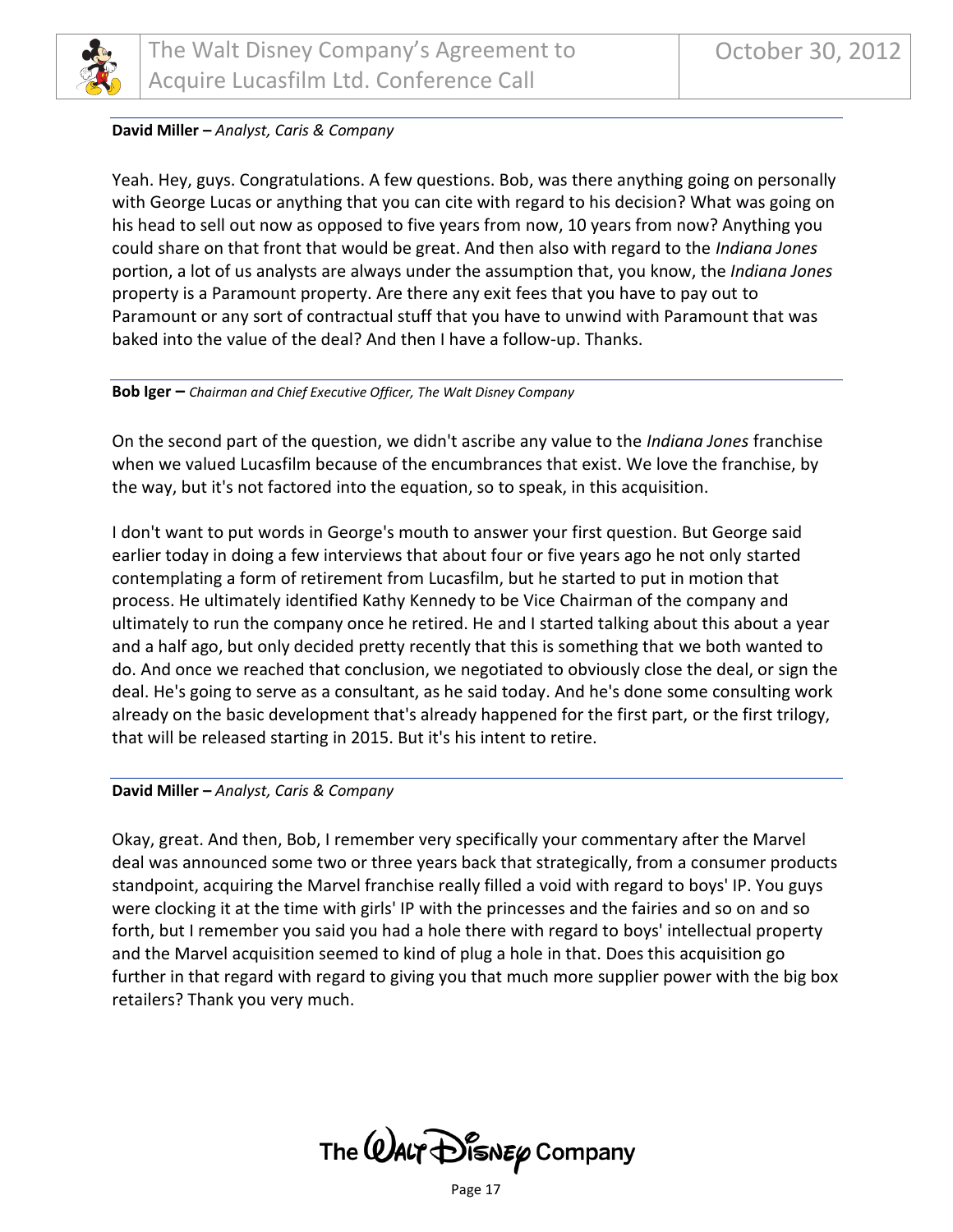

#### **Bob Iger –** *Chairman and Chief Executive Officer, The Walt Disney Company*

This gives us a great footprint in consumer products globally. We already have a good one; this obviously improves the position in many respects. We never really have looked at sort of boys versus girls in terms of our positioning in the marketplace, we just look for great IP that lends itself to all the varying forms of consumer products that exist today and that will exist into the future. This is one of the great entertainment properties of all time, one of the best branded, one of the most valuable, and it's just fantastic for us to have the opportunity to both buy it, run it and then grow it.

The other thing I want to mention which Marvel is I think clearly going to do is that we have looked to increase our presence in the boys' marketplace on television and we launched the Disney XD Channel a few years ago. We put a few Marvel programs on that channel. We intend to do more and create a strong Marvel block. We really like *Star Wars* potential on TV as well and we think Disney XD will be a great home for that. So that's another opportunity for us in terms of shelf space that we think this is going to enable us to achieve.

#### **David Miller –** *Analyst, Caris & Company*

Thank you very much.

**Lowell Singer –** *Senior Vice President, Investor Relations, The Walt Disney Company*

All right, David. Thanks. Operator, we have time for one more question.

#### **Operator**

Okay. Our last question comes from Vasily Karasyov of Susquehanna.

#### **Vasily Karasyov –** *Analyst, Susquehanna*

Thank you very much. My question is about the distribution deal. I believe Fox has distribution rights, so I was wondering how that will change with the next installment of the film. And then, Jay, just curious what kind of production costs are you assuming for a film like that? Because as you made a good point, it hasn't been made in a while, so just would be interested to know that. Thank you.

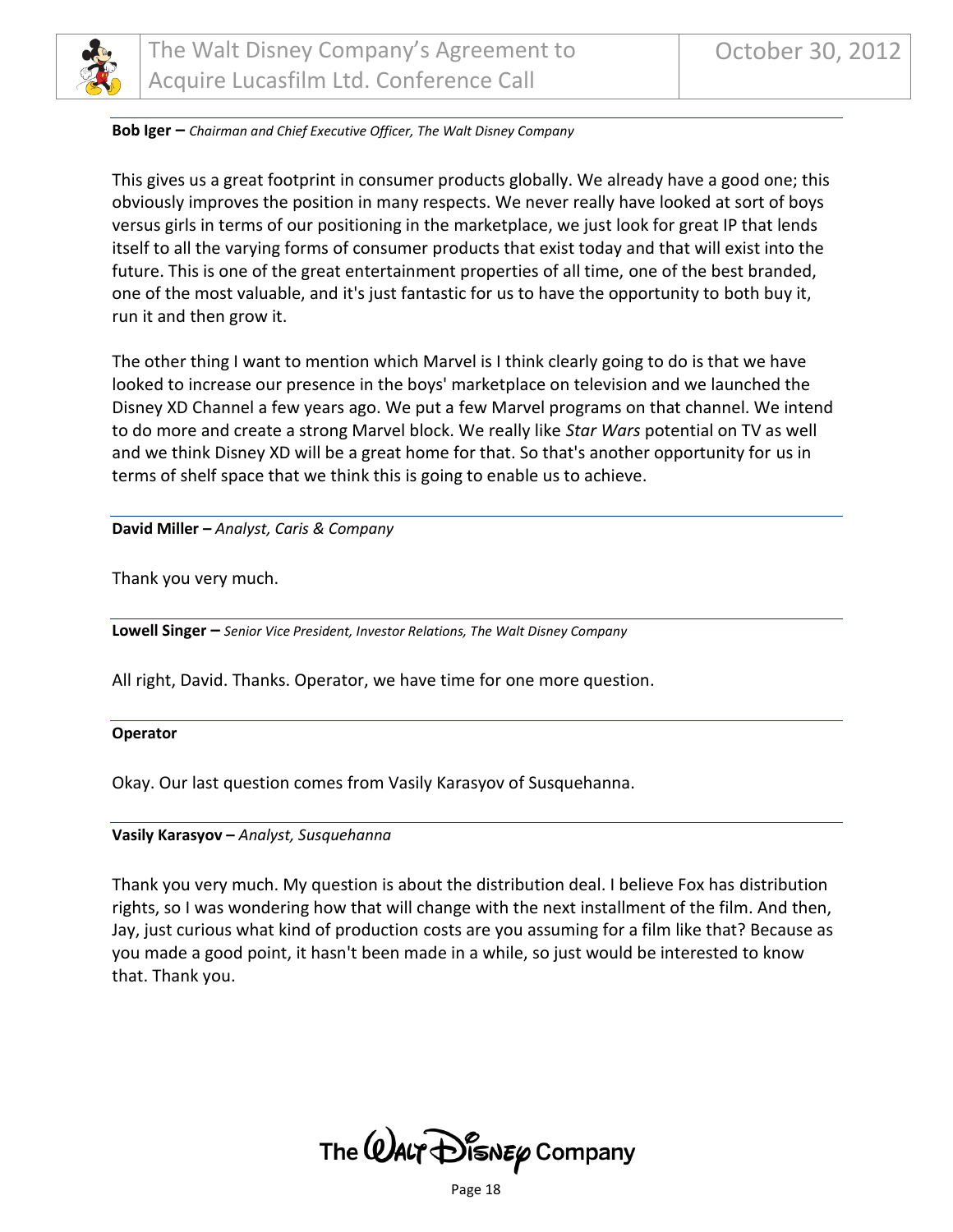

**Bob Iger –** *Chairman and Chief Executive Officer, The Walt Disney Company*

We haven't determined production costs for the next film so it's way too premature to predict that. And Fox has certain distribution rights to some of the existing *Star Wars* films, but not to any future films.

**Vasily Karasyov –** *Analyst, Susquehanna*

So you will distribute it now?

**Bob Iger –** *Chairman and Chief Executive Officer, The Walt Disney Company*

When we bought Marvel, Paramount had future distribution rights to certain films. In this case, Fox did not have future distribution rights to *Star Wars*. So they will be distributed by The Walt Disney Company and ultimately co-branded.

**Vasily Karasyov –** *Analyst, Susquehanna*

Thank you.

**Lowell Singer –** *Senior Vice President, Investor Relations, The Walt Disney Company*

Thanks, Vasily. And thanks again everyone for joining us today.

Note that a reconciliation of non-GAAP measures that were referred to on this call to equivalent GAAP measures can be found on our website. Let me also remind you that certain statements on this call may constitute forward-looking statements under the securities laws. We make these statements on the basis of our views and assumptions regarding future events and business performance at the time we make them, and we do not undertake any obligation to update these statements. Forward-looking statements are subject to a number of risks and uncertainties and actual results may differ materially from the results expressed or implied in light of a variety of factors including factors contained in our annual report on Form 10-K and in our other SEC filings. Thanks for joining us today. Have a good day everyone.

###



Page 19